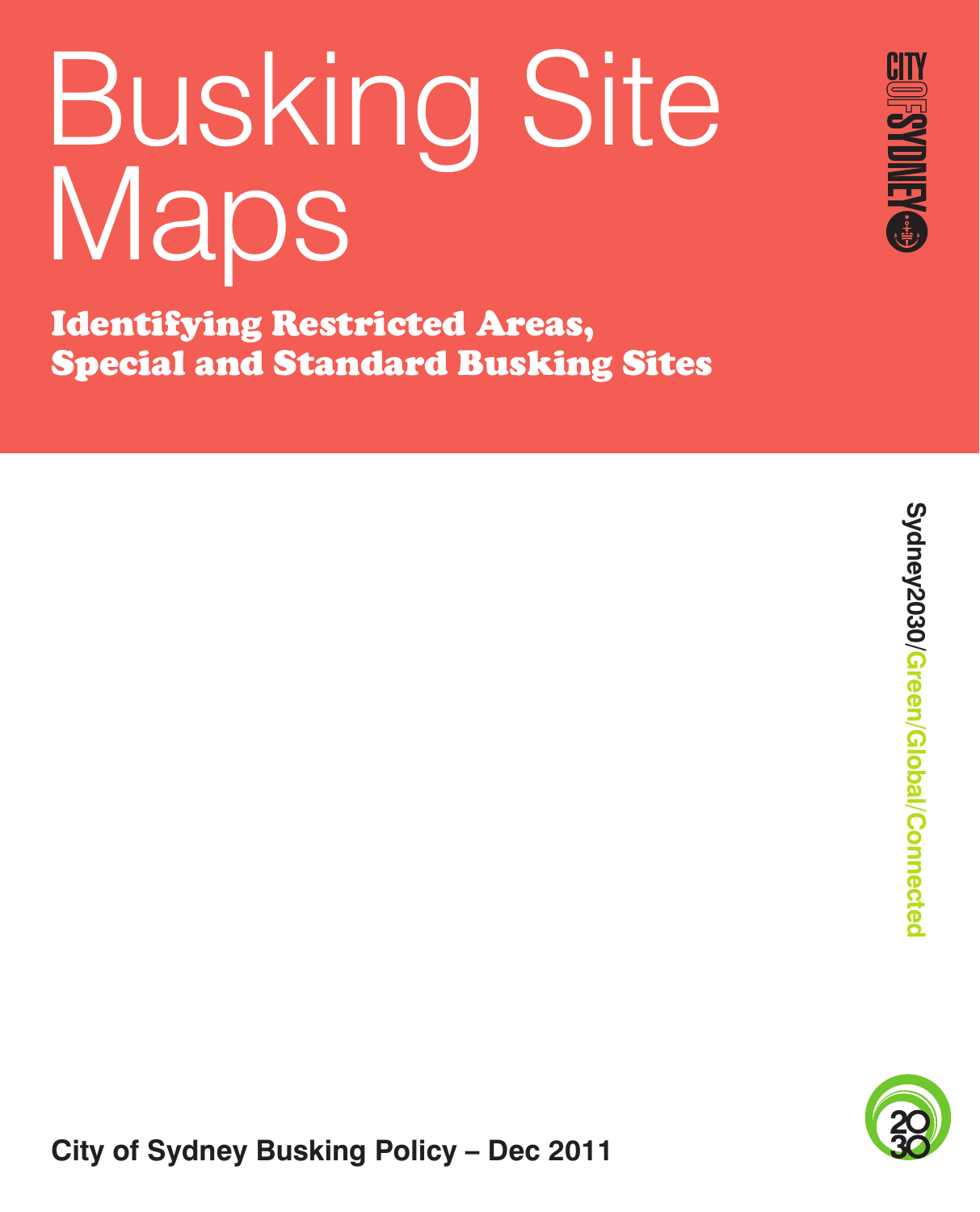

- Martin Place B (map 4)
- Martin Place C (map 5)
- Pitt Street Mall (map 6)
- Hyde Park North (map 7)
- Belmore Park (map 8)
- Taylor Square (map 9)
- Paddington (map 10)
- QVB Forecourt (map 11)
- Broadway Shopping Centre (map 12)

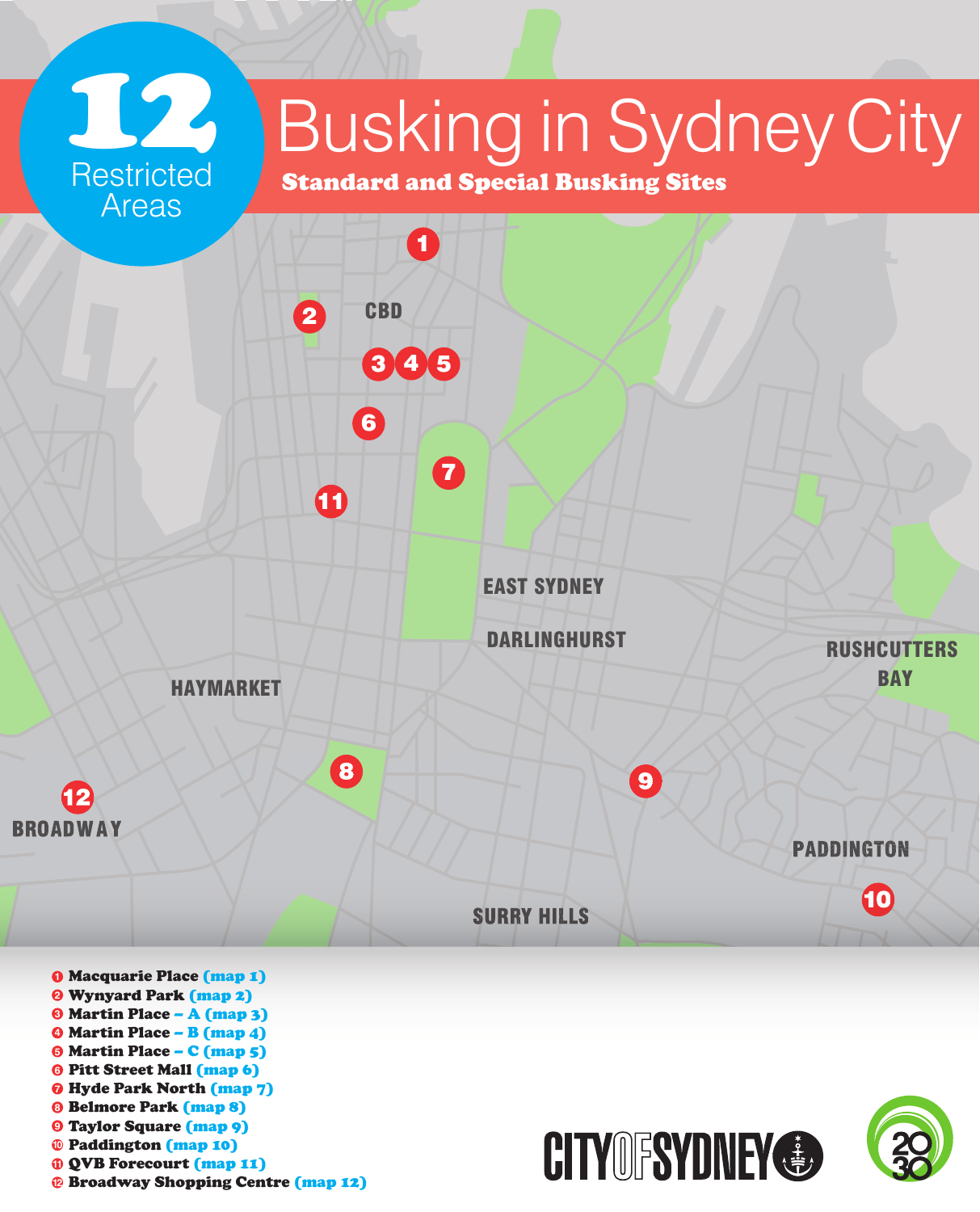# **Macquarie** Place Park

Corner Bridge and Loftus Streets, Sydney (2 sites)





Restricted Area

map1

Restricted Area



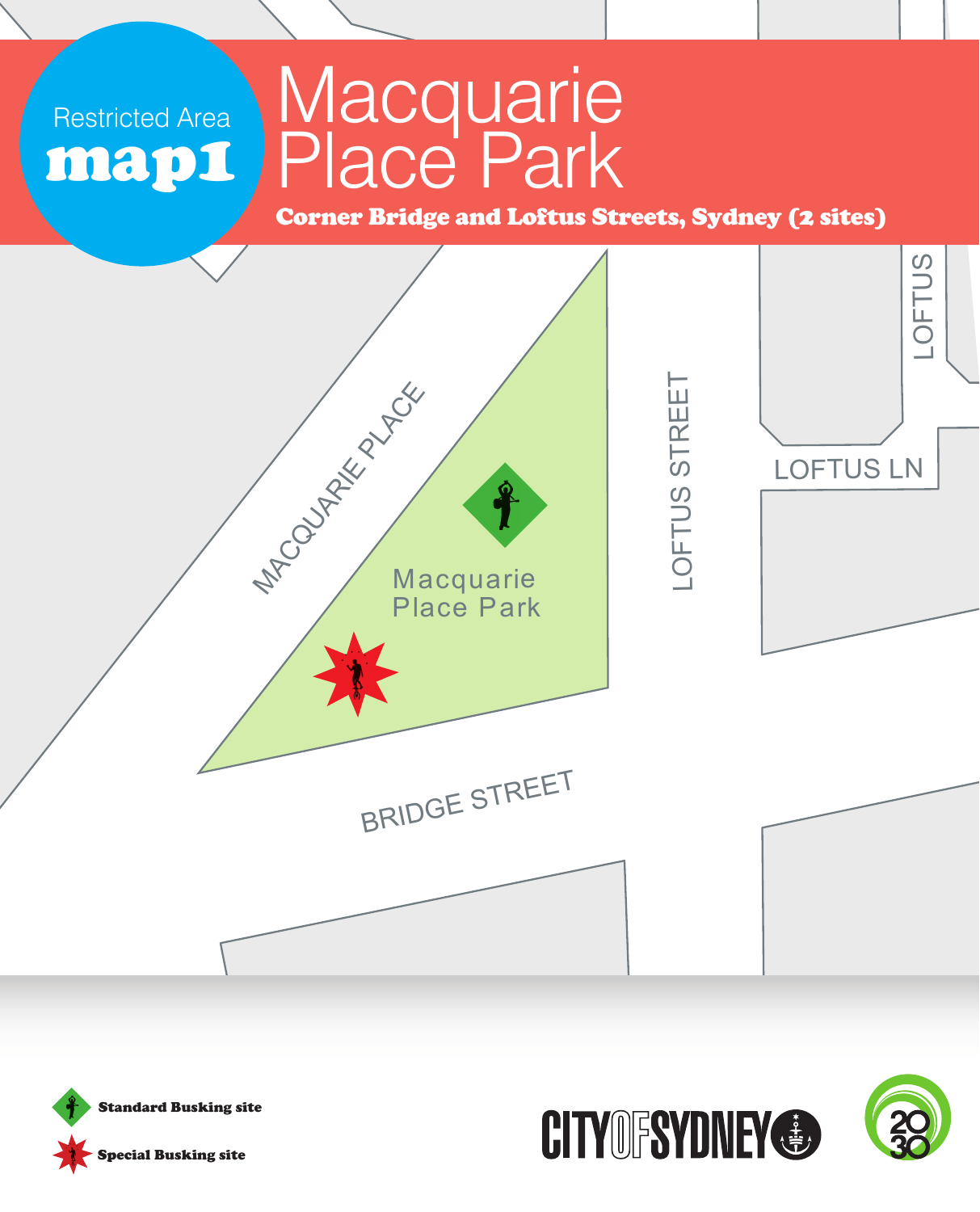# Wynyard Park Between York and Carrington Streets, Sydney (2 sites)

**MARGARET STREET** WYWARD STREET MARGARET STREET CARRINGTON STREET

YORK STREET





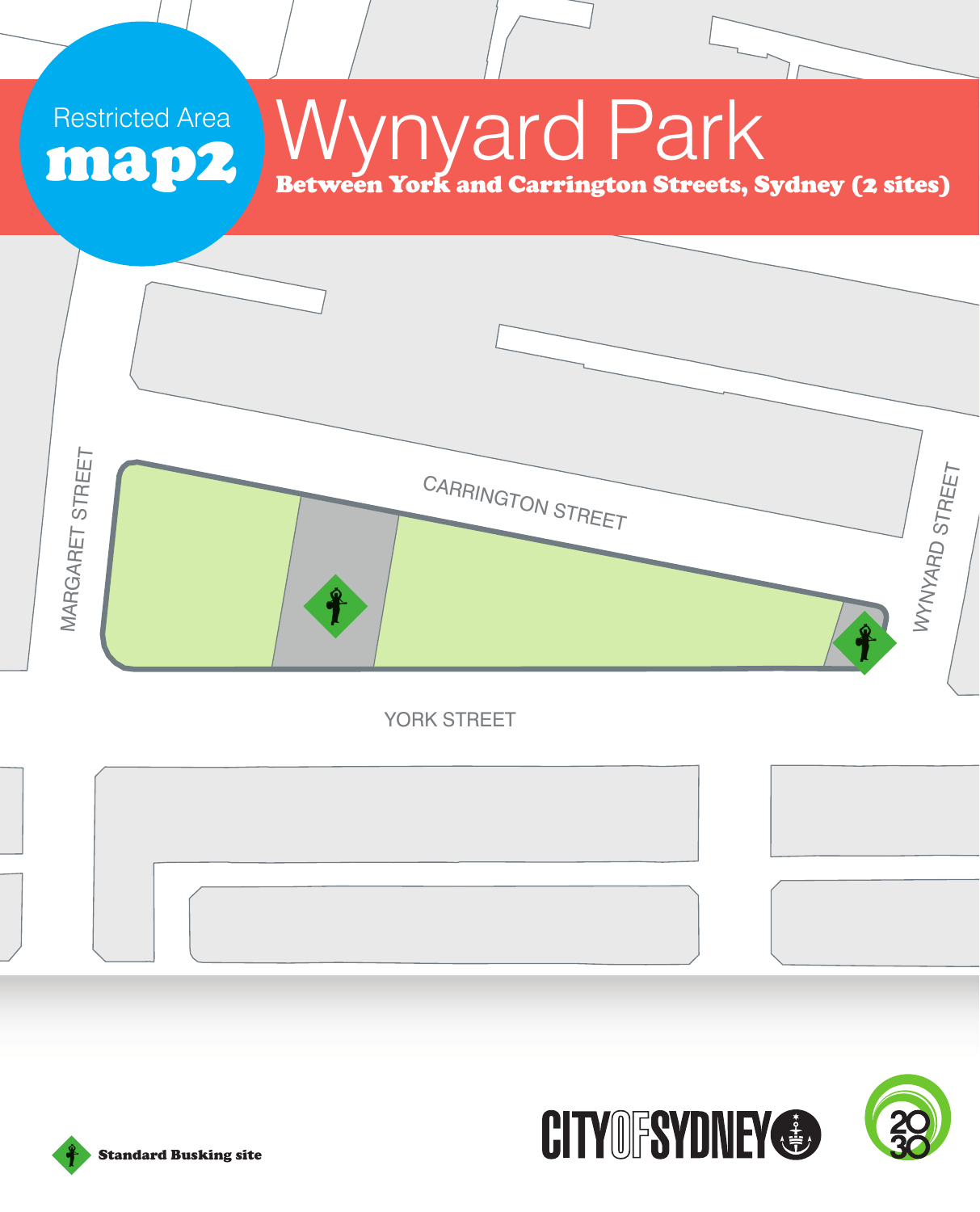# Martin Place (A) Between Castlereagh and Pitt Streets, Sydney (1 site)







Restricted Area

map3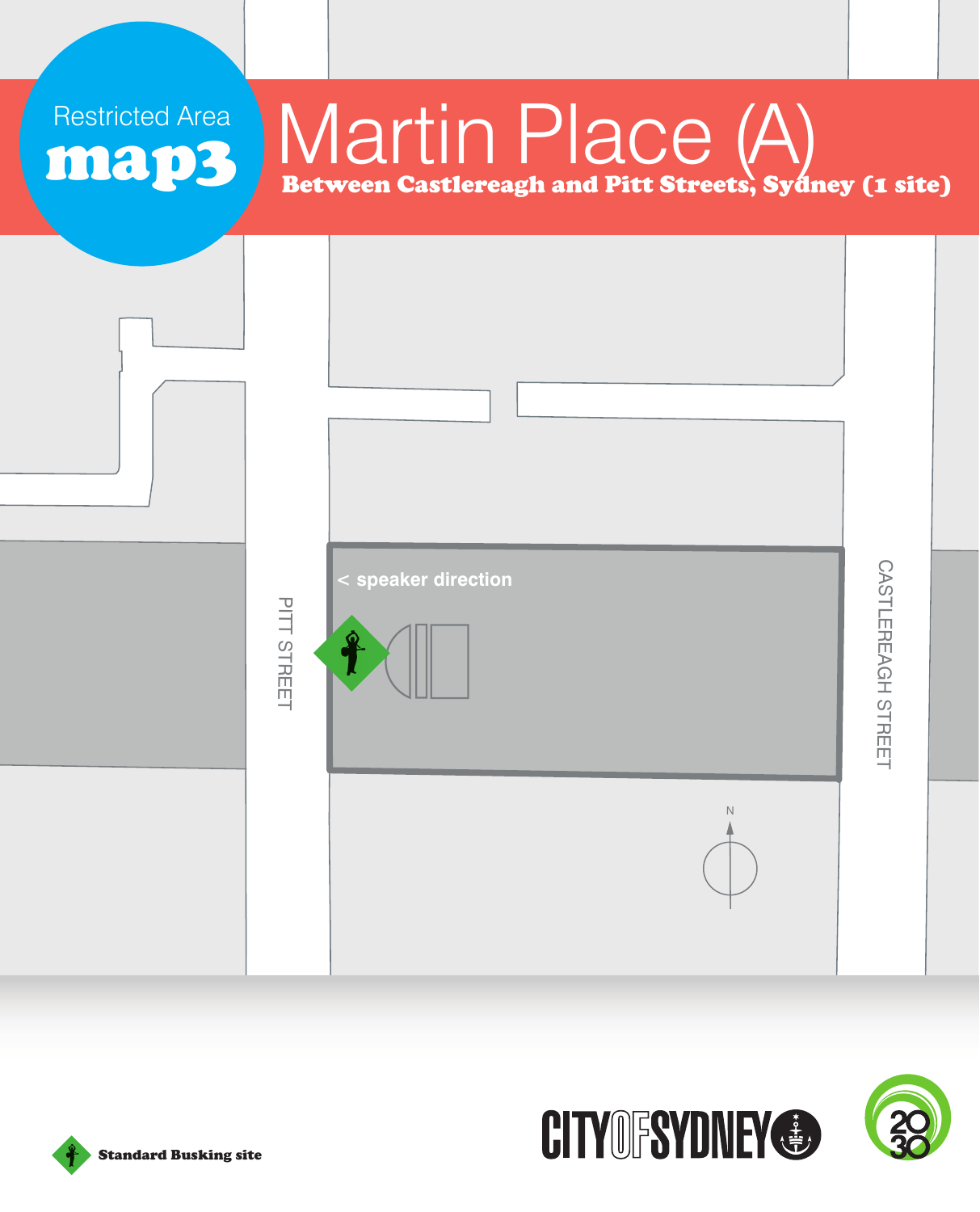# Martin Place (B) Between Phillip and Castlereagh Streets, Sydney (2 sites)





Restricted Area

map4

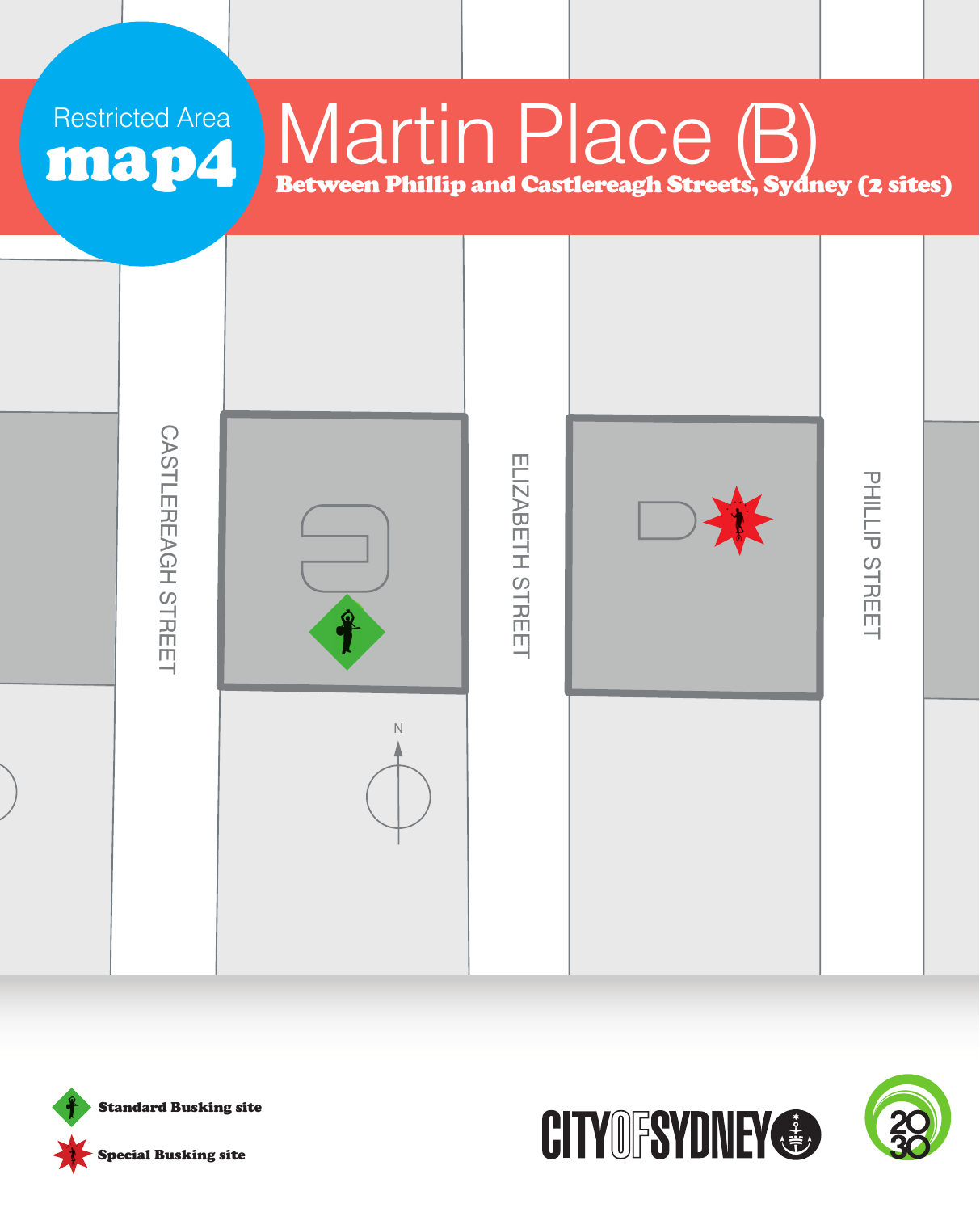#### Martin Place (C) Between Phillip and Macquarie Streets, Sydney (2 sites) map5





Restricted Area

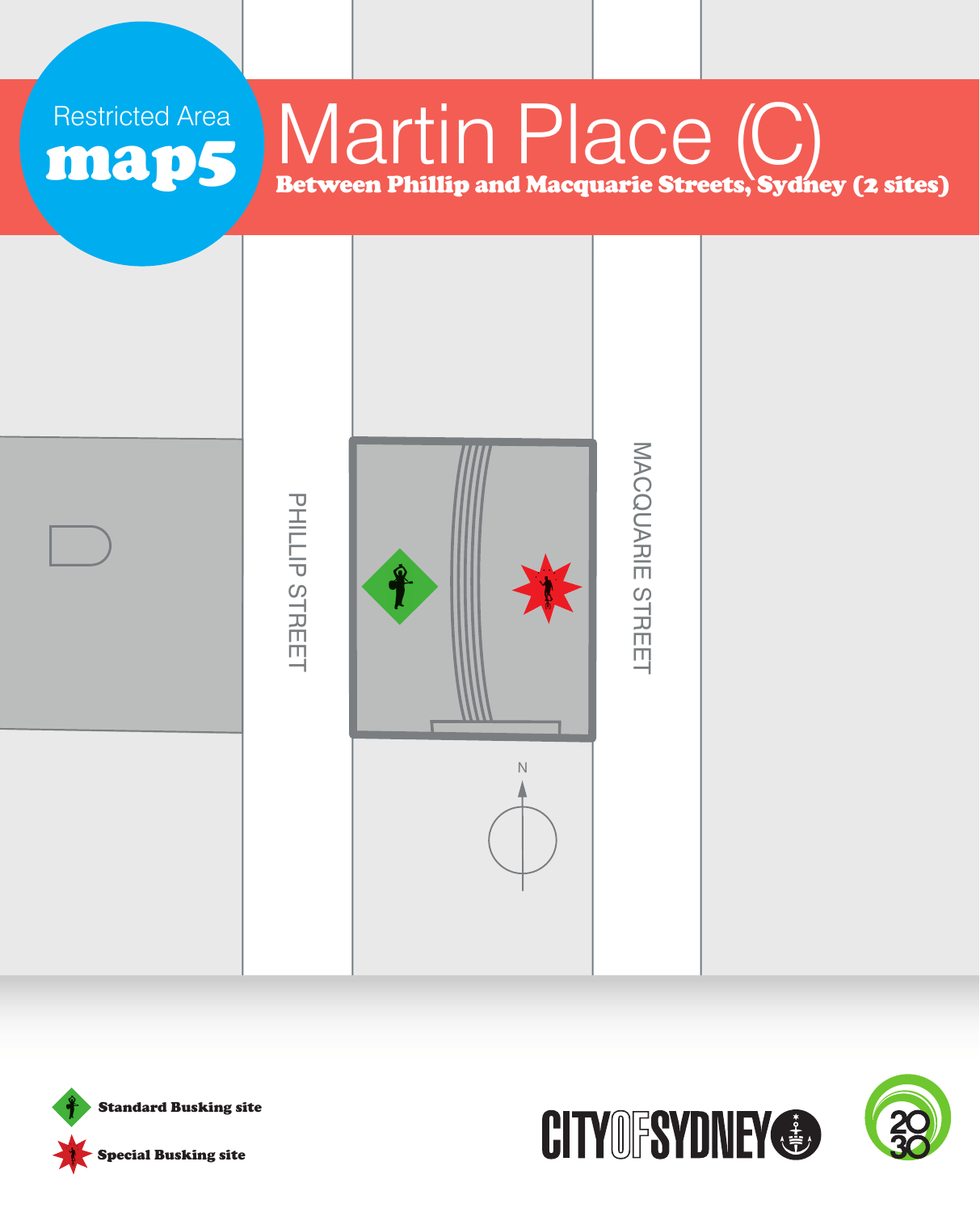# Pitt Street Mall Between King and Market Streets, Sydney (3 sites)

#### CASTLEREAGH STREET





MARKET STREET

**MARKET STREET** 

Standard Busking site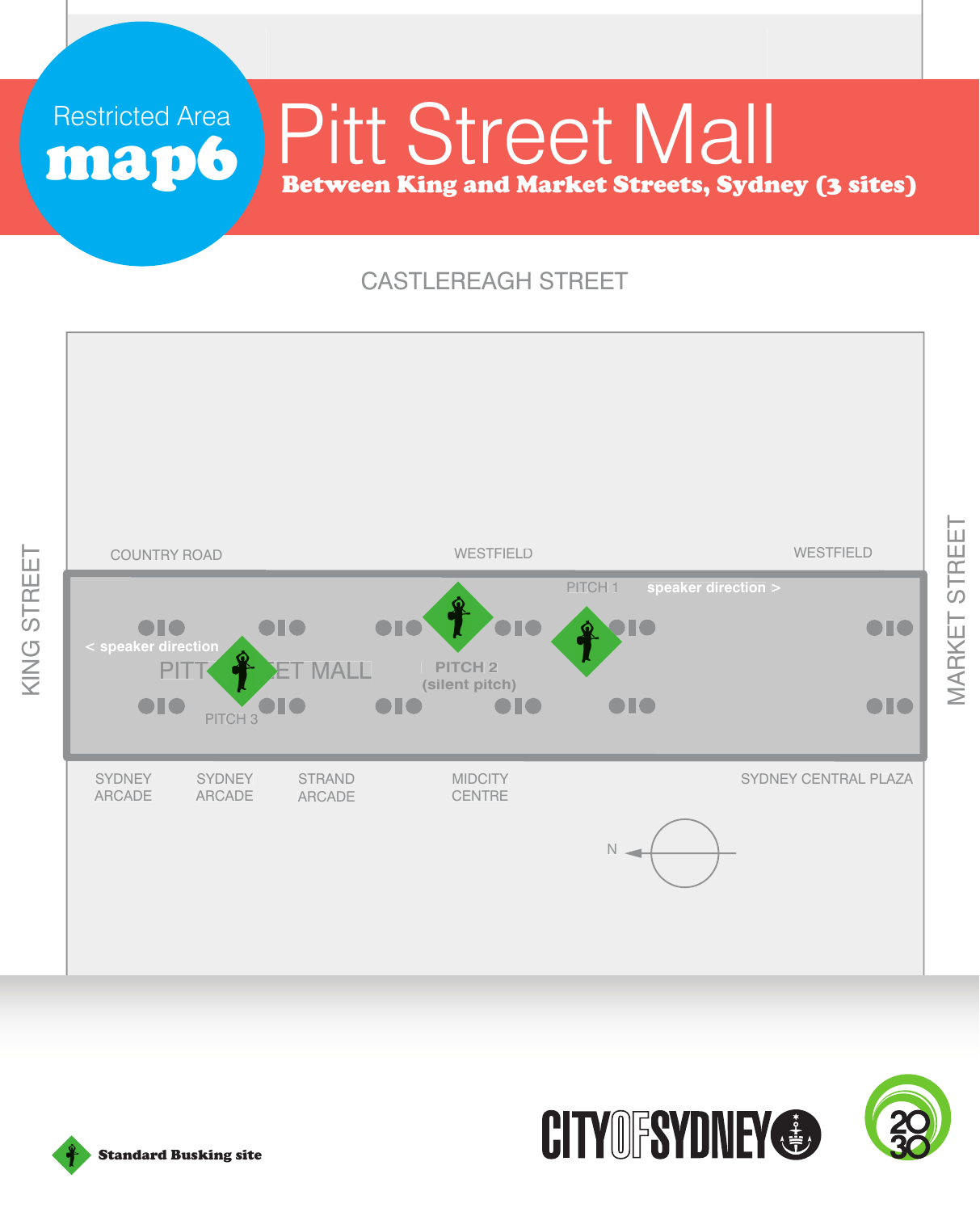#### Hyde Park North and Queen's Square Between St James Rd and Park Street, Sydney (3 sites) map7





Restricted Area

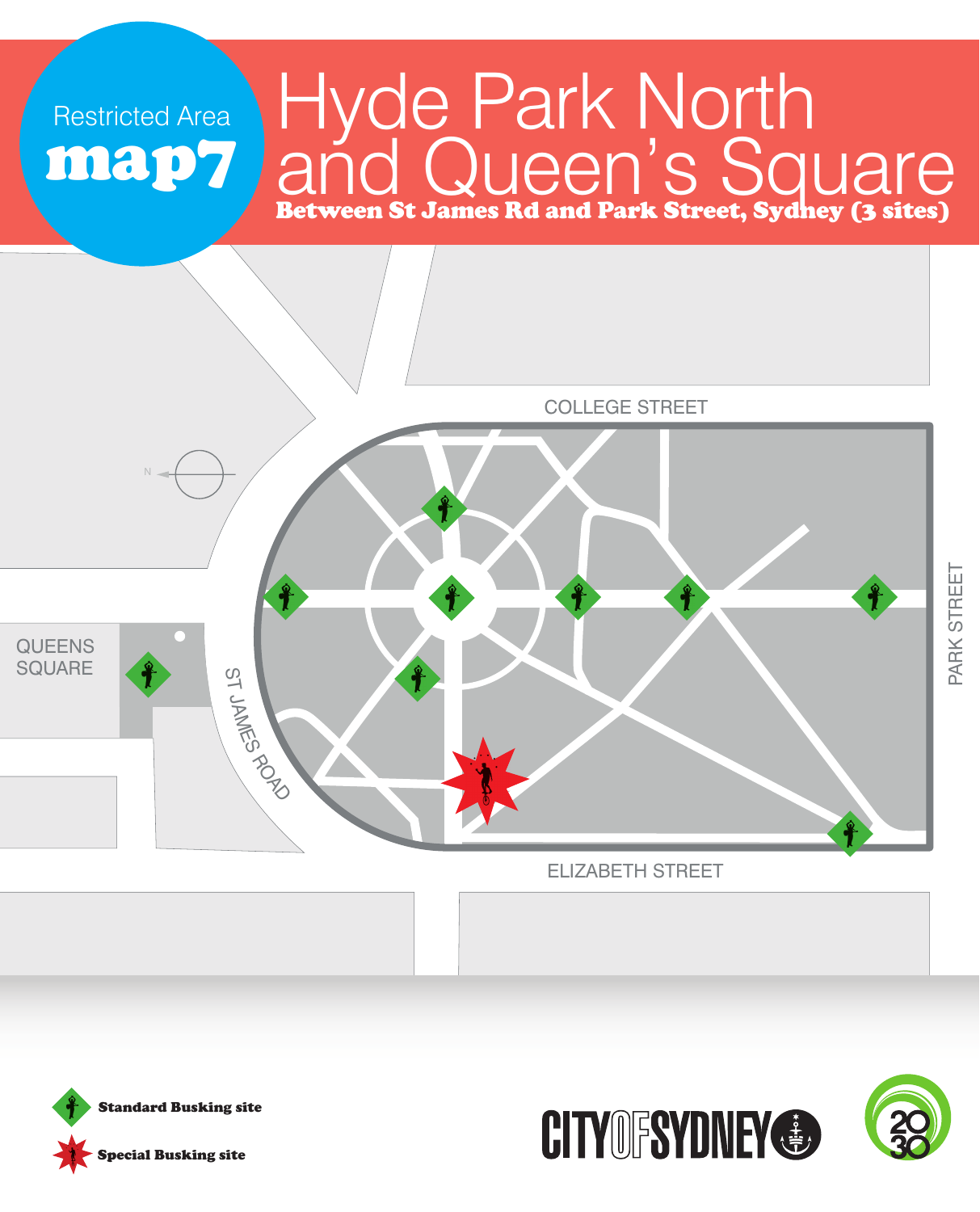# Belmore Park Eddy Avenue, Surry Hills (6 sites)

#### ELIZABETH STREET





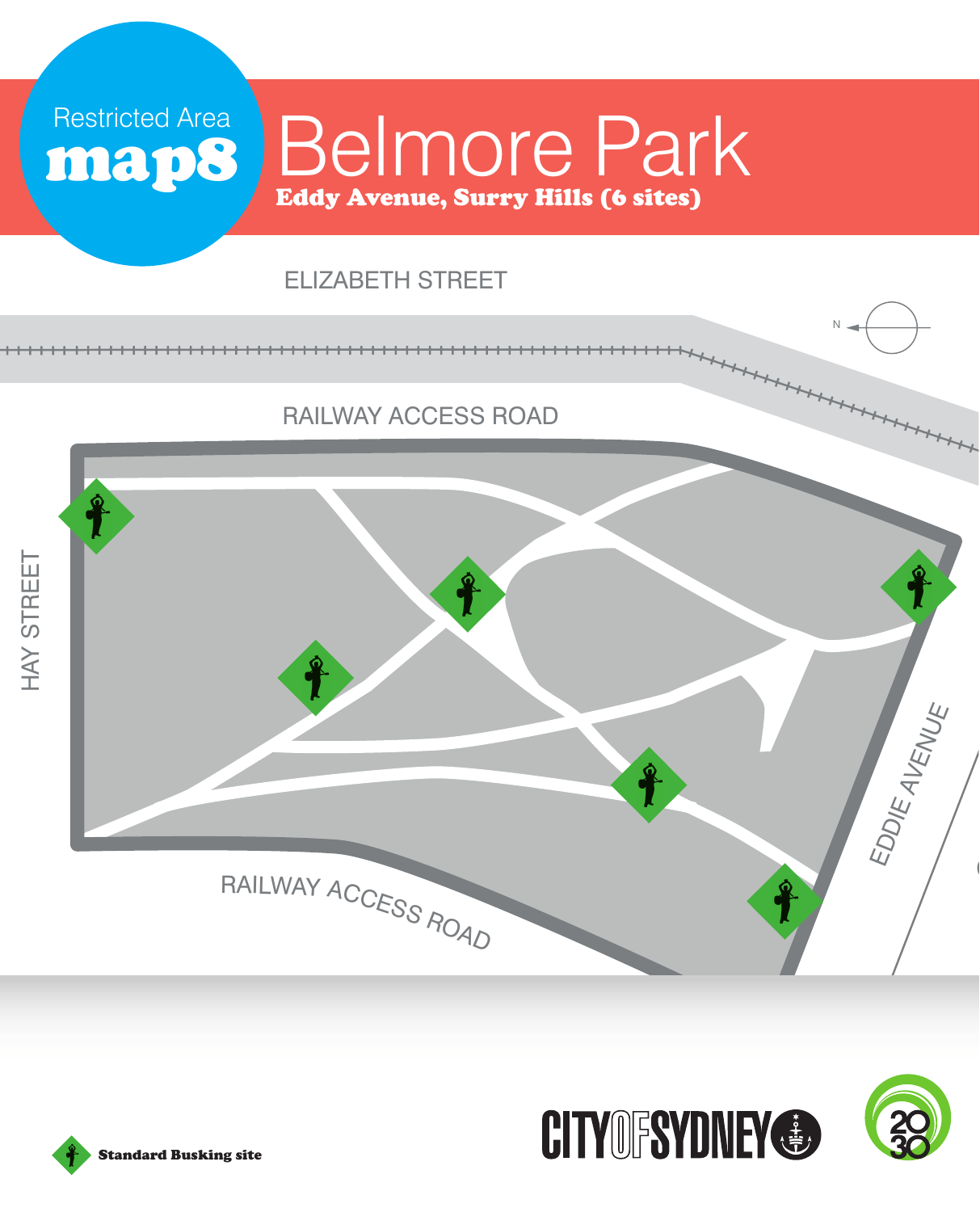# **Taylor Square**

Oxford, Bourke and Flinders Streets, Darlinghust (4 sites)

PRESS<sub>SS</sub>





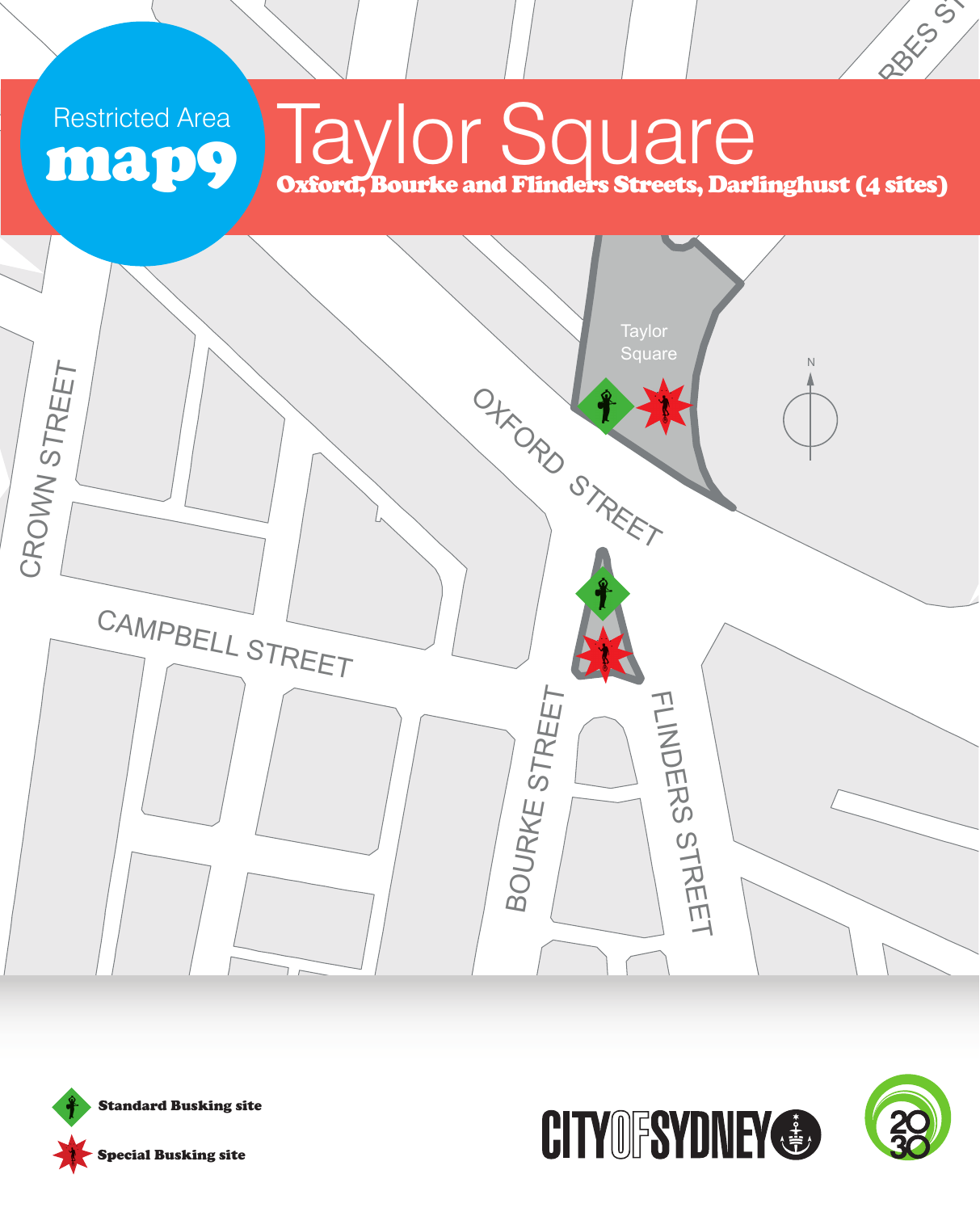

#### OXFORD STREET







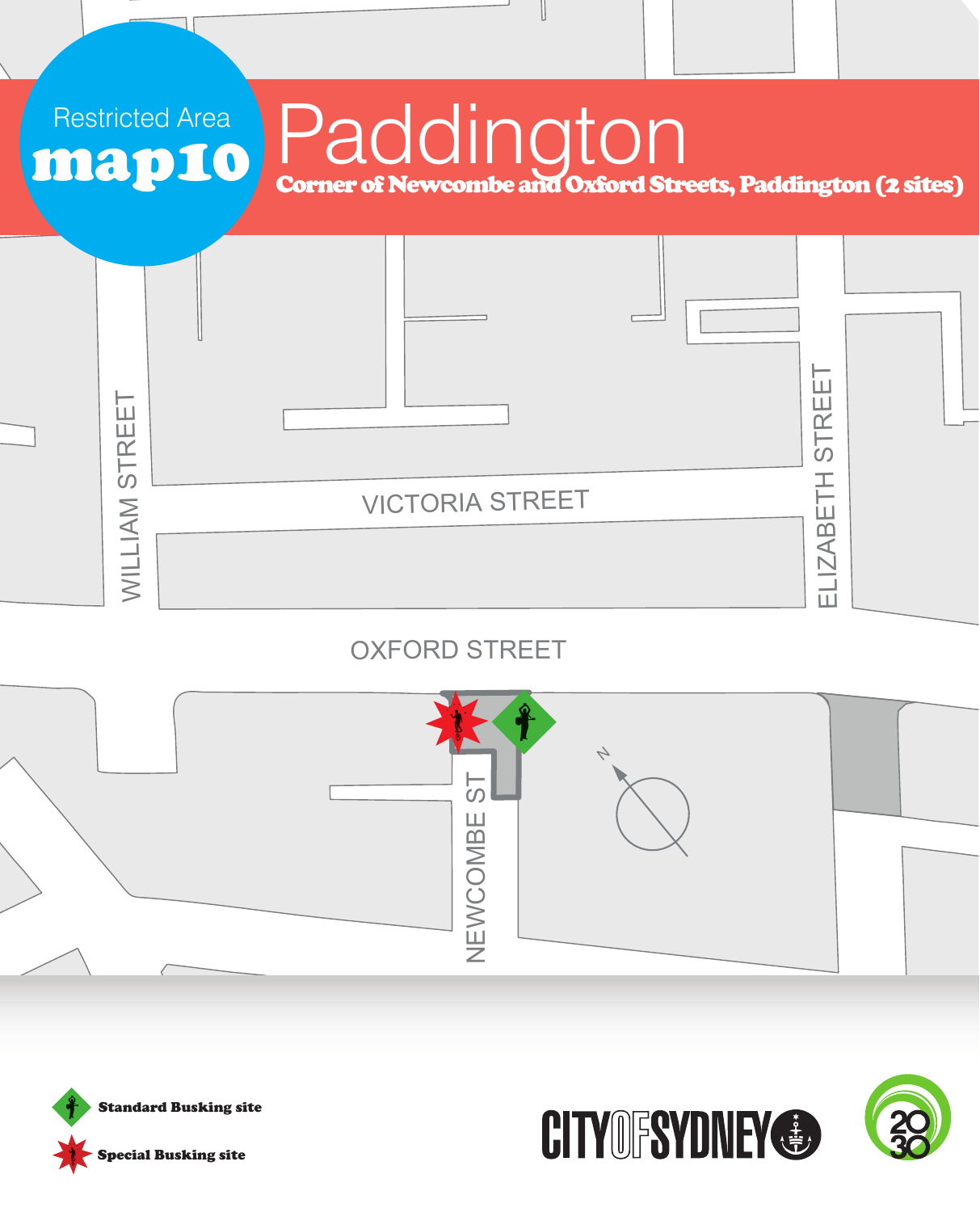#### Queen Victoria Building Forecourt Restricted Area map11

#### Corner of George and Druitt Streets, Sydney (2 sites)